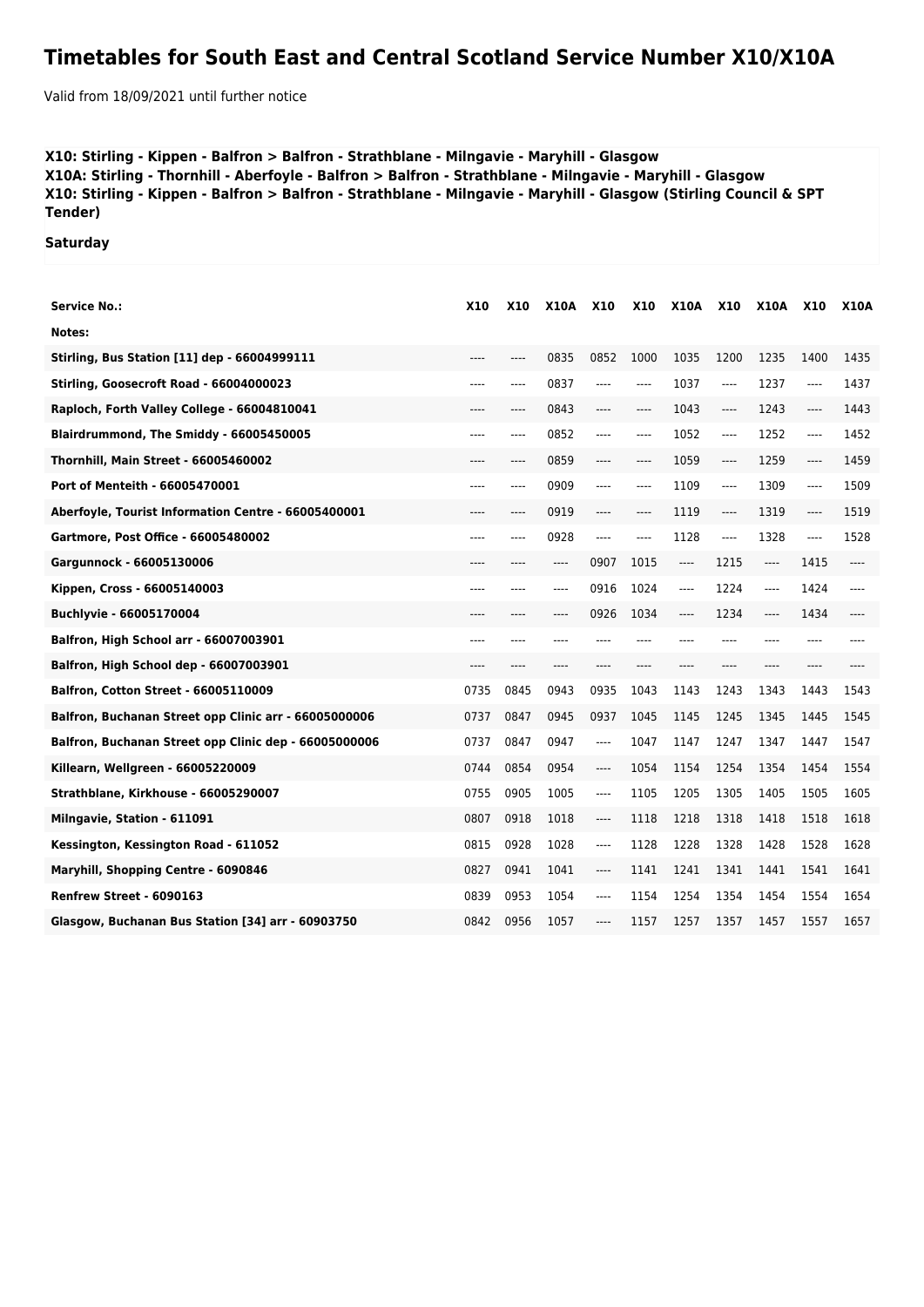| <b>Service No.:</b>                                   | <b>X10</b> | <b>X10A</b> | <b>X10</b> | <b>X10A</b> | <b>X10</b> | <b>X10</b> | <b>X10</b> | <b>X10</b> | <b>X10</b> | <b>X10</b> |
|-------------------------------------------------------|------------|-------------|------------|-------------|------------|------------|------------|------------|------------|------------|
| Notes:                                                |            |             |            |             |            |            |            |            | <b>TBF</b> | <b>NXH</b> |
| Stirling, Bus Station [11] dep - 66004999111          | 1600       | 1635        | ----       | 1735        | 1750       | ----       | 1905       | ----       | 2045       | ----       |
| Stirling, Goosecroft Road - 66004000023               | ----       | 1637        | ----       | 1737        | ----       | $---$      | $---$      | ----       | ----       |            |
| Raploch, Forth Valley College - 66004810041           | ----       | 1643        | ----       | 1743        | ----       | $---$      | $---$      | ----       | $---$      |            |
| Blairdrummond, The Smiddy - 66005450005               | ----       | 1652        | ----       | 1752        | ----       | $---$      | $---$      | ----       | ----       |            |
| Thornhill, Main Street - 66005460002                  | ----       | 1659        | ----       | 1759        | ----       | $---$      | $---$      | ----       | ----       |            |
| Port of Menteith - 66005470001                        | ----       | 1709        | ----       | 1809        | ----       |            | ----       |            |            |            |
| Aberfoyle, Tourist Information Centre - 66005400001   | ----       | 1719        | ----       | 1819        | ----       | $---$      | ----       | ----       | ----       |            |
| Gartmore, Post Office - 66005480002                   | ----       | 1728        | ----       | 1828        | ----       | ----       | ----       | ----       |            |            |
| Gargunnock - 66005130006                              | 1615       | ----        |            | ----        | 1805       | $---$      | 1920       | ----       | 2059       |            |
| Kippen, Cross - 66005140003                           | 1624       | ----        |            | ----        | 1814       | $---$      | 1929       | ----       | 2108       | ----       |
| Buchlyvie - 66005170004                               | 1634       | ----        | ----       | ----        | 1824       | $---$      | 1939       | ----       | 2118       |            |
| Balfron, High School arr - 66007003901                | $---$      |             |            |             |            | $---$      | ----       |            |            |            |
| Balfron, High School dep - 66007003901                | $---$      | ----        | ----       | ----        | ----       | $---$      | $---$      | ----       | $---$      |            |
| <b>Balfron, Cotton Street - 66005110009</b>           | 1643       | 1743        | 1743       | 1843        | 1833       | 1843       | 1948       | 1948       | 2127       | 2227       |
| Balfron, Buchanan Street opp Clinic arr - 66005000006 | 1645       | ----        | 1745       | ----        | 1835       | 1845       | ----       | 1950       | 2129       | 2229       |
| Balfron, Buchanan Street opp Clinic dep - 66005000006 | 1647       | ----        | 1747       |             |            | 1847       | $---$      | 1952       | 2130       | 2230       |
| Killearn, Wellgreen - 66005220009                     | 1654       | $-----$     | 1754       | ----        | ----       | 1854       | ----       | 1959       | 2137       | 2237       |
| Strathblane, Kirkhouse - 66005290007                  | 1705       | $---$       | 1805       | ----        | ----       | 1905       | $-----$    | 2010       | 2148       | 2248       |
| Milngavie, Station - 611091                           | 1718       | ----        | 1818       |             |            | 1917       | $-----$    | 2022       | 2159       | 2259       |
| Kessington, Kessington Road - 611052                  | 1728       | ----        | 1828       | ----        | ----       | 1926       | $---$      | 2031       | 2208       | 2308       |
| Maryhill, Shopping Centre - 6090846                   | 1741       | ----        | 1841       |             |            | 1939       | ----       | 2044       | 2220       | 2320       |
| Renfrew Street - 6090163                              | 1754       | ----        | 1854       | ----        | ----       | 1951       | $-----$    | 2056       | 2232       | 2332       |
| Glasgow, Buchanan Bus Station [34] arr - 60903750     | 1757       | ----        | 1857       | ----        |            | 1954       | ----       | 2059       | 2235       | 2335       |

**TBF** On 24 & 31 December this journey terminates at Balfron **NXH** This journey does not operate on 24 or 31 December

| <b>Service No.:</b>                                   | X10        |
|-------------------------------------------------------|------------|
| Notes:                                                | <b>NXH</b> |
| Stirling, Bus Station [11] dep - 66004999111          | 2300       |
| Stirling, Goosecroft Road - 66004000023               | $- - - -$  |
| Raploch, Forth Valley College - 66004810041           | $- - - -$  |
| Blairdrummond, The Smiddy - 66005450005               | ----       |
| Thornhill, Main Street - 66005460002                  | $\cdots$   |
| Port of Menteith - 66005470001                        | $---$      |
| Aberfoyle, Tourist Information Centre - 66005400001   | ----       |
| Gartmore, Post Office - 66005480002                   | $- - - -$  |
| Gargunnock - 66005130006                              | 2314       |
| Kippen, Cross - 66005140003                           | 2323       |
| Buchlyvie - 66005170004                               | 2333       |
| Balfron, High School arr - 66007003901                | $\cdots$   |
| Balfron, High School dep - 66007003901                | $---$      |
| Balfron, Cotton Street - 66005110009                  | 2342       |
| Balfron, Buchanan Street opp Clinic arr - 66005000006 | 2344       |
| Balfron, Buchanan Street opp Clinic dep - 66005000006 | $\cdots$   |
| Killearn, Wellgreen - 66005220009                     | ----       |
| Strathblane, Kirkhouse - 66005290007                  | $\sim$     |
| Milngavie, Station - 611091                           | $- - - -$  |
| Kessington, Kessington Road - 611052                  | ----       |
| Maryhill, Shopping Centre - 6090846                   | $- - - -$  |
| Renfrew Street - 6090163                              | $- - - -$  |
| Glasgow, Buchanan Bus Station [34] arr - 60903750     | $---$      |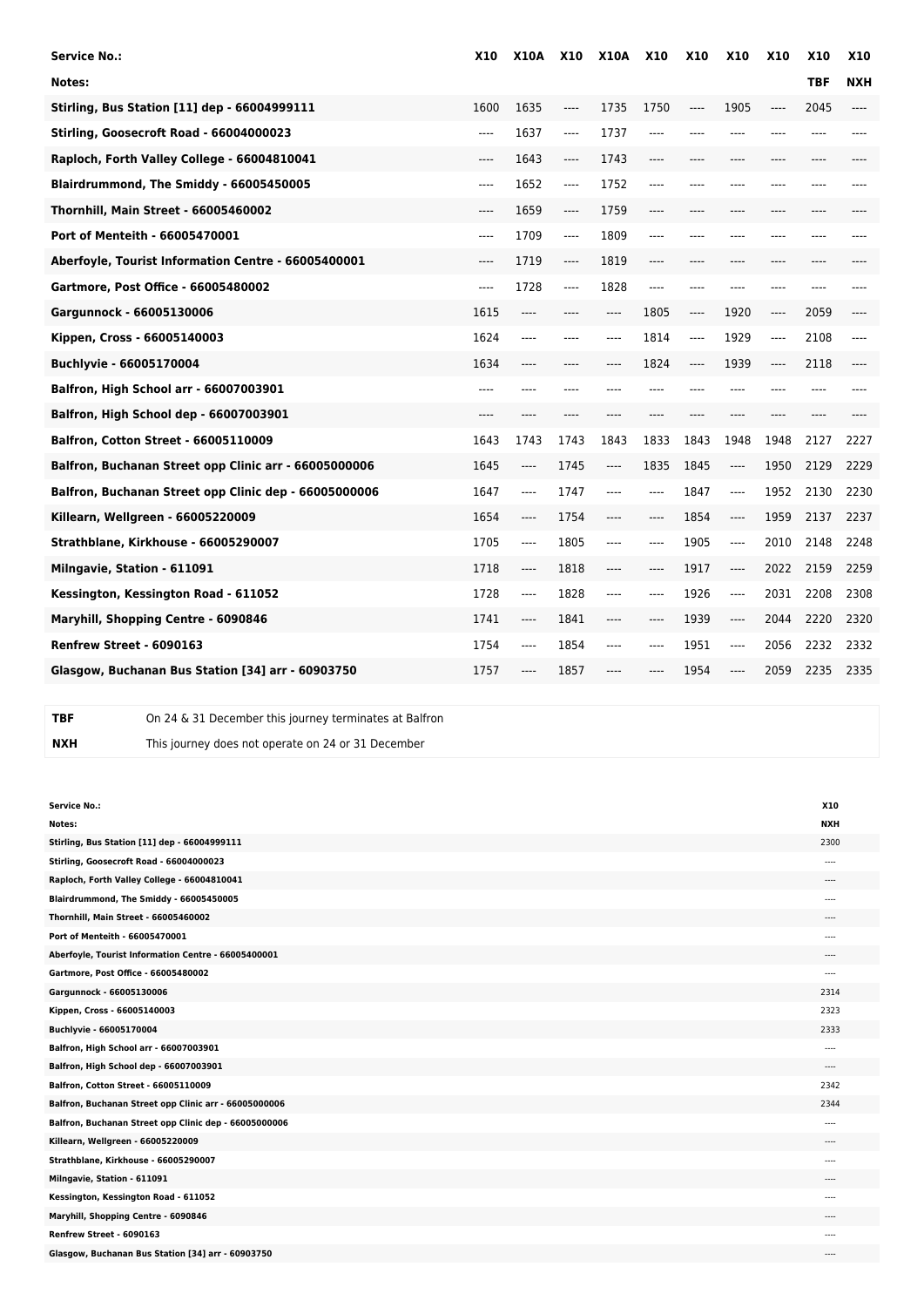**X10: Glasgow - Maryhill - Milngavie - Strathblane - Balfron > Balfron - Kippen - Stirling X10A: Glasgow - Maryhill - Milngavie - Strathblane - Balfron > Balfron - Aberfoyle - Thornhill - Stirling X10: Glasgow - Maryhill - Milngavie - Strathblane - Balfron > Balfron - Kippen - Stirling (Stirling Council & SPT Tender)**

**Saturday**

| Service No.:                                        | X10A  | <b>X10</b> | X10A  | <b>X10</b> | <b>X10A</b> | <b>X10</b> | <b>X10A</b> | <b>X10</b> | X10A | <b>X10</b> |
|-----------------------------------------------------|-------|------------|-------|------------|-------------|------------|-------------|------------|------|------------|
| Notes:                                              |       |            |       |            |             |            |             |            |      |            |
| Glasgow, Buchanan Bus Station [34] dep - 60903750   |       |            |       | ----       | 0910        | 1010       | 1110        | 1210       | 1310 | 1410       |
| Hope Street, Sauchiehall St - 609016                |       |            | ----  | ----       | 0917        | 1017       | 1117        | 1217       | 1317 | 1417       |
| Maryhill, Shopping Centre - 6090847                 |       |            |       | ----       | 0930        | 1030       | 1130        | 1230       | 1330 | 1430       |
| Kessington, Kessington Road - 611053                |       |            | ----  | ----       | 0941        | 1041       | 1141        | 1241       | 1341 | 1441       |
| Milngavie, Station - 611091                         |       |            | ----  | ----       | 0952        | 1052       | 1152        | 1252       | 1352 | 1452       |
| Strathblane, Kirkhouse - 66005290006                |       |            | ----  | ----       | 1004        | 1104       | 1204        | 1304       | 1404 | 1504       |
| Killearn, Wellgreen - 66005220010                   |       |            | ----  | ----       | 1015        | 1115       | 1215        | 1315       | 1415 | 1515       |
| Balfron, Buchanan Street Clinic arr - 66005000005   | ----  | ----       | ----  | ----       | 1022        | 1122       | 1222        | 1322       | 1422 | 1522       |
| Balfron, Buchanan Street Clinic dep - 66005000005   | 0652  | 0804       | 0844  | 0944       | 1024        | 1124       | 1224        | 1324       | 1424 | 1524       |
| <b>Balfron, Cotton Street - 66005110010</b>         | 0654  | 0806       | 0846  | 0946       | 1026        | 1126       | 1226        | 1326       | 1426 | 1526       |
| Balfron, High School arr - 66007003901              | ----  | ----       | ----  | ----       | ----        | ----       | ----        |            |      |            |
| Balfron, High School dep - 66007003901              | ----  | ----       | ----  | ----       | ----        | ----       | ----        | ----       | ---- |            |
| Gartmore, Post Office - 66005480007                 | 0709  | ----       | 0901  | $-----$    | 1041        | ----       | 1241        | ----       | 1441 | ----       |
| Aberfoyle, Tourist Information Centre - 66005400001 | 0720  | ----       | 0912  | $---$      | 1052        | ----       | 1252        | ----       | 1452 | $---$      |
| Port of Menteith - 66005470002                      | 0729  | ----       | 0921  | $\cdots$   | 1101        | ----       | 1301        | ----       | 1501 |            |
| Thornhill, Main Street - 66005460003                | 0739  | ----       | 0931  | $---$      | 1111        | ----       | 1311        | ----       | 1511 | $---$      |
| Blairdrummond, The Smiddy - 66005450006             | 0746  | ----       | 0938  | $\cdots$   | 1118        | ----       | 1318        | ----       | 1518 |            |
| Raploch, Forth Valley College - 66004810040         | 0755  | ----       | 0947  | $---$      | 1127        | ----       | 1327        | ----       | 1527 | $---$      |
| <b>Stirling, Murray Place - 66004000025</b>         | 0801  | ----       | 0953  | $\cdots$   | 1133        | ----       | 1333        | $\cdots$   | 1533 | $---$      |
| Buchlyvie - 66005170002                             | $---$ | 0815       | $---$ | 0955       | $\cdots$    | 1135       | $---$       | 1335       | ---- | 1535       |
| Kippen, Cross - 66005140002                         | $---$ | 0825       | $---$ | 1005       | ----        | 1145       | $---$       | 1345       | ---- | 1545       |
| Gargunnock - 66005130005                            | $---$ | 0834       | $---$ | 1014       | $---$       | 1154       | $---$       | 1354       | ---- | 1554       |
| Stirling, Bus Station [11] arr - 66004999111        | 0803  | 0848       | 0955  | 1029       | 1135        | 1209       | 1335        | 1409       | 1535 | 1609       |